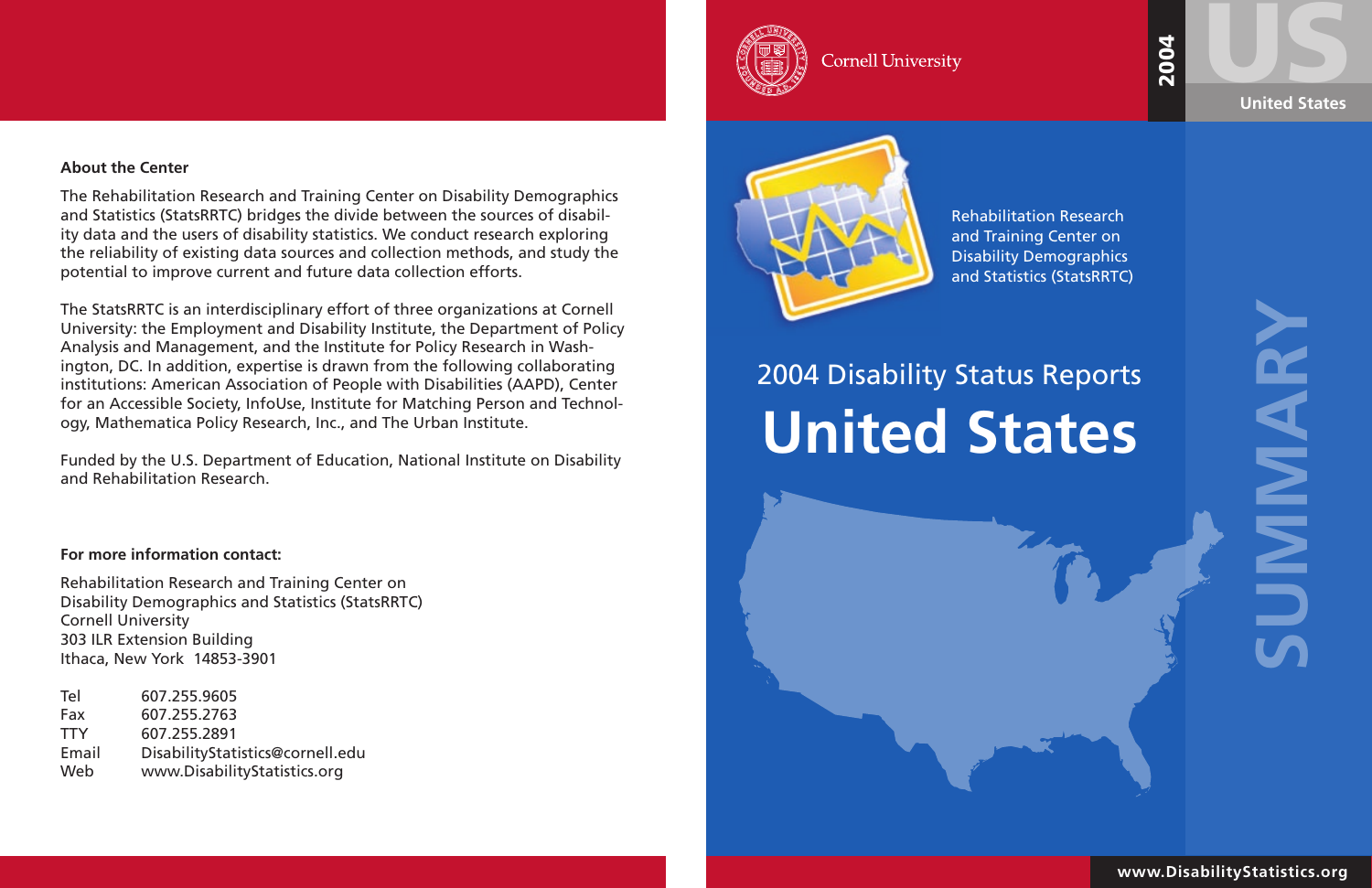

### **For more information about the Annual Disability Status Reports contact:**

Andrew J. Houtenville, Director Rehabilitation Research and Training Center on Disability Demographics and Statistics (StatsRRTC) Employment and Disability Institute 303 ILR Extension Building Cornell University Ithaca, NY 14853

Phone 607.255.5702 Fax 607.255.2763 Email DisabilityStatistics@cornell.edu

This summary is being distributed by the Rehabilitation Research and Training Center on Disability Demographics and Statistics at Cornell University.

Real Conseil is a conseil is a conseil is a compatible of the statistics of the statistics of the statistics of the statistics of the statistics of the statistics of the statistics of the statistics of the statistics of th The StatsRRTC is funded to Cornell University by the U.S. Department of Education, National Institute on Disability and Rehabilitation Research (No. H133B031111). The contents of this paper do not necessarily represent the policy of the Department of Education, and you should not assume endorsement by the Federal Government (Edgar, 75.620 (b)).

Suggested Citation: Rehabilitation Research and Training Center on Disability Demographics and Statistics. (2005). *2004 Disability Status Report Summary: United States*. Ithaca, NY: Cornell University.



### **The Co-Principal Investigators are:**

Susanne M. Bruyere: Director, Employment and Disability Institute, School of Industrial and Labor Relations, Extension Division, Cornell University

Richard V. Burkhauser: Sarah Gibson Blanding Professor, Department of Policy Analysis and Management, College of Human Ecology, Cornell University

Andrew J. Houtenville: Senior Research Associate, Employment and Disability Institute, School of Industrial and Labor Relations, Extension Division, Cornell University

David C. Stapleton: Director, Cornell University Institute for Policy Research

\$24,200 in 2003 to \$25,700 in 2004, in the US.

to 15.0 percentage points in 2004, in the US.

- **Annual Household Income:** The difference in the median household income between working-age people with and without disabilities increased\* from
- **Poverty:** The difference in the poverty rate between working-age people with and without disabilities increased\* from 14.4 percentage points in 2003
- **Housing:** The difference in the percentage living in owner occupied housing between working-age people with and without disabilities increased from 5.8 percentage points in 2003 to 6.5 percentage points in 2004, in the US.
	-
- **Employment Trend:** The gap between the employment rates of working-

**Employment Across States:** The gap between the employment rates of working-age people with and without disabilities declined the most in Rhode Island—from 45.0 percentage points in 2003 to 40.4 percentage points in 2004.

age people with and without sensory, physical, mental, and/or selfcare disabilities increased\* from 37.3 percentage points in 2001 to 38.9 percentage points in 2004, in the US.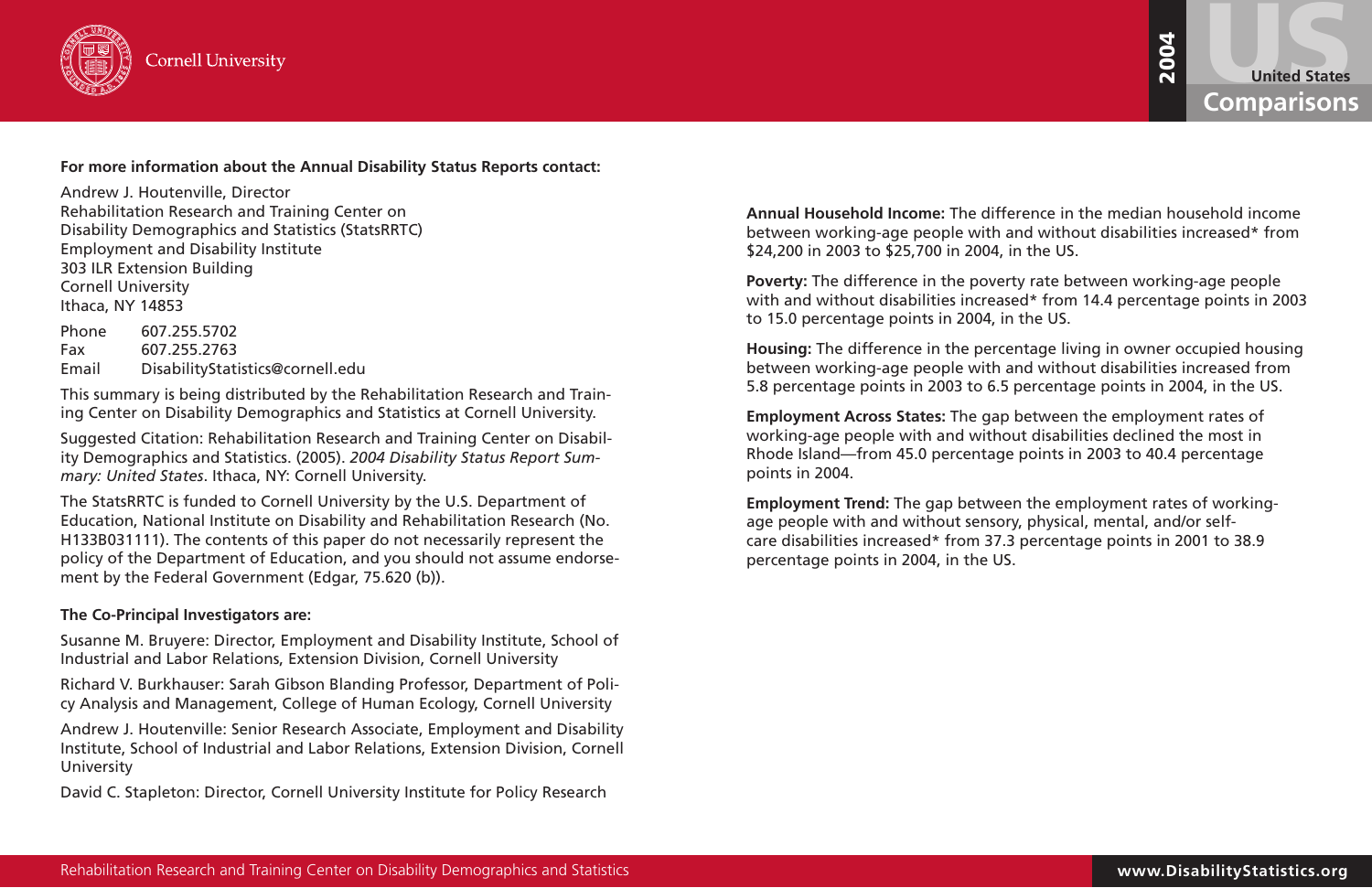## **The Annual Disability Status Reports**

**ODISimality Statistics Reports<br>
The Annual Disability Statistics Reports<br>
The main of the comparison Report of the comparison and the comparison Report of the comparison Report of the comparison and the comparison Report** The *Annual Disability Status Reports* provide policy makers, disability advocates, reporters, and the public with a summary of the most recent demographic and economic statistics on the working-age (ages 21-64) population with disabilities. They contain information on the population size, prevalence, employment, earnings, poverty, household income, home ownership, and activity limitations of working-age people with disabilities, as well as the composition of this population by age, race, gender, and educational attainment. Comparisons are made to working-age people without disabilities, across types of disabilities, and to the previous year. Additional statistics by state are available at www.DisabilityStatistics.org.

The *Status Reports* look at the working-age population (21-64) because the employment gap between people with and without disabilities is a major focus of government programming and advocacy efforts. Furthermore, employment is a key factor in the social integration and economic self-sufficiency of working-age people with disabilities. Future Status Reports will address the school- and retirement-age populations and eventually expand to education and health-related issues.

The estimates in the *2004 Disability Status Reports* are based on American Community Survey (ACS) data—a survey of the U.S. Census Bureau designed to replace the decennial census long form. In future years, we hope to add information derived from other data sources, such as the Current Population Survey (CPS) and National Health Interview Survey (NHIS). See ACS User Guide on our web site, www.DisabilityStatistics.org for additional disabilityrelated information in the ACS. A Census Bureau report, www.census.gov/ prod/2004pubs/p60-226.pdf, provides a broader discussion of the ACS.

## **2004 Disability Status Reports United States Introduction**

The estimates in these reports are based on responses from a sample of the population and may differ from actual values because of sampling variability or other factors. As a result, apparent differences between the estimates for two or more groups may not be statistically significant. Asterisks (\*) indicate that the terms "increased" and "decreased" reflect statistically significant changes at the 90-percent confidence level.

United States<br>Introduction

## **Comparisons**

This is a summary of the comparative statistics that appear in the individual *2004 Disability Status Reports*. The statistics indicate the social and economic status of working-age people (ages 21-64) with disabilities, using data from the 2003 and 2004 American Community Surveys (ACS). State-level *Status Reports* and more information about the ACS are available at www. DisabilityStatistics.org. Asterisks (\*) indicate that the terms "increased" and "decreased" reflect statistically significant changes at the 90-percent confidence level.

**Employment:** The gap between the employment rates of working-age people with and without disabilities increased\* from 39.7 percentage points in 2003 to 40.3 percentage points in 2004, in the US.

**Full-Time/Full-Year Employment:** The difference in the percentage working full-time/full-year between working-age people with and without disabilities increased from 33.5 percentage points in 2003 to 33.8 percentage points in 2004, in the US.

**Annual Labor Earnings:** The difference in the median labor earnings between working-age people with and without disabilities who worked full-time/fullyear was unchanged from \$5,000 in 2003 to \$5,000 in 2004, in the US.